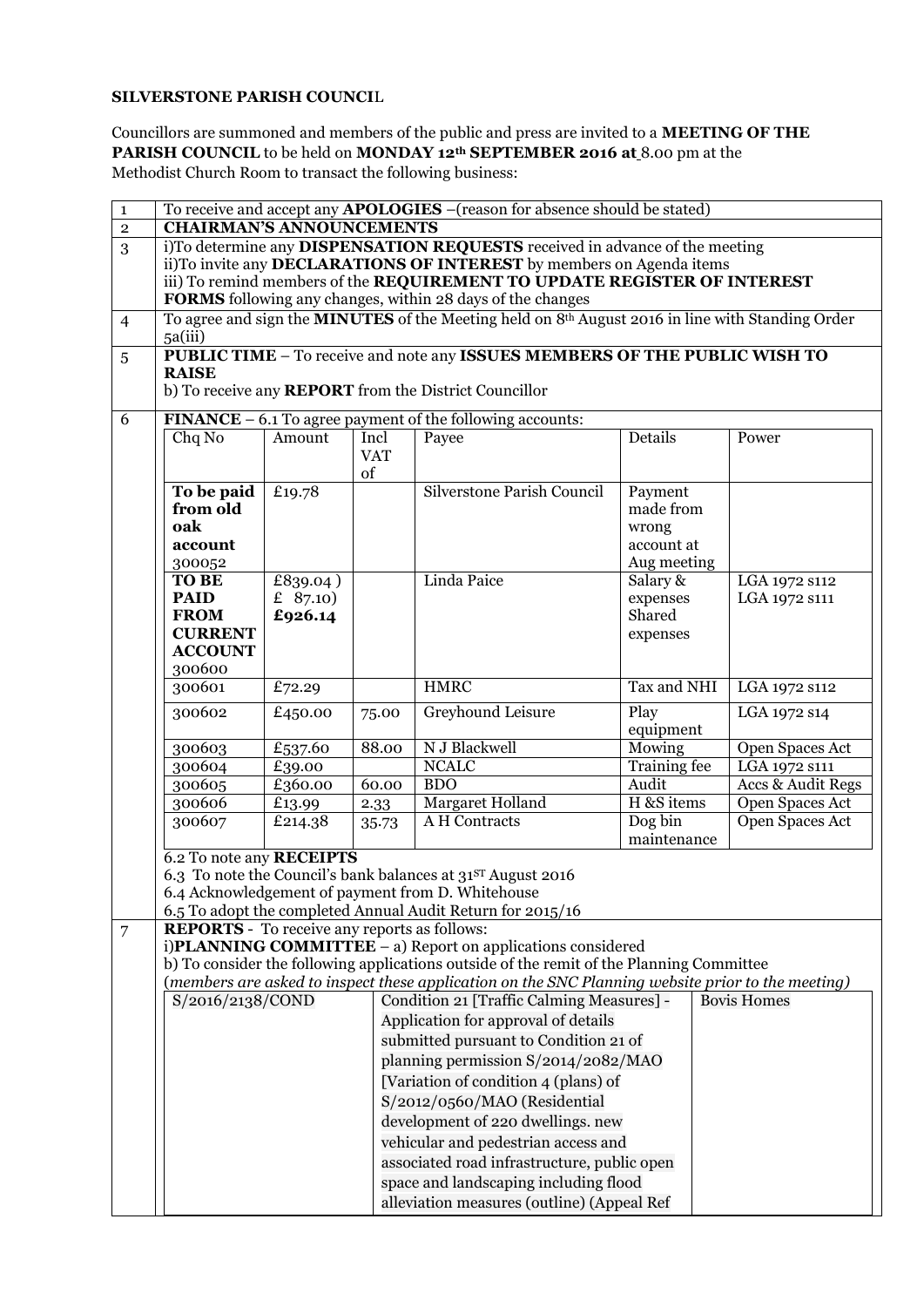|                                    | APP/Z2830/A/12/2183859) - Condition to<br>read "the development hereby permitted<br>shall be carried out in accordance with the<br>principles of the approved plans - drawing<br>nos: SK019A, SK014A and SK018A"] at<br><b>Catch Yard Farm</b>                                                                                                                                                                                                                                                                                                                                                                                                                                                |                                       |
|------------------------------------|-----------------------------------------------------------------------------------------------------------------------------------------------------------------------------------------------------------------------------------------------------------------------------------------------------------------------------------------------------------------------------------------------------------------------------------------------------------------------------------------------------------------------------------------------------------------------------------------------------------------------------------------------------------------------------------------------|---------------------------------------|
| S/2016/1970/COND                   | Condition 20 [Bus Shelter Details] -<br>Application for approval of details<br>submitted pursuant to Condition 20 of<br>planning permission S/2014/2082/MAO<br>[Variation of Condition 4 (plans) of<br>S/2012/0560/MAO (Residential<br>development of 220 dwellings. new<br>vehicular and pedestrian access and<br>associated road infrastructure, public open<br>space and landscaping including flood<br>alleviation measures (outline) (Appeal Ref<br>APP/Z2830/A/12/2183859)] at Catch Yard<br>Farm                                                                                                                                                                                       | <b>Bovis Homes</b>                    |
| S/2016/1971/COND                   | Condition 23 [Detailed Travel Plan] -<br>Application for approval of details<br>submitted pursuant to Condition 23 of<br>planning permission S/2014/2082/MAO<br>[Variation of Condition 4 (plans) of<br>S/2012/0560/MAO (Residential<br>development of 220 dwellings. new<br>vehicular and pedestrian access and<br>associated road infrastructure, public open<br>space and landscaping including flood<br>alleviation measures (outline) (Appeal Ref<br>APP/Z2830/A/12/2183859)] at Catch Yard<br>Farm                                                                                                                                                                                      | <b>Bovis Home</b>                     |
| S/2016/1795/EIA<br>(Update report) | Outline application for mixed use<br>development comprising offices, light<br>industrial, general industrial and storage &<br>distribution facilities (Use Class B1a, B1c,<br>B2 & B8), education including on site<br>student accommodation (D1 & C2), up to<br>two hotels (C1), non retail promotional<br>automotive display space (sui generis), a<br>social hub (D2), parking and access<br>arrangements, supporting infrastructure<br>including highway and utilities<br>improvements, demolition of existing<br>structures, associated landscaping and<br>other ancillary works. Application<br>accompanied by an Environmental<br>Statement at Silverstone Park Silverstone<br>Circuit | <b>MEPC Silverstone GP</b><br>Limited |